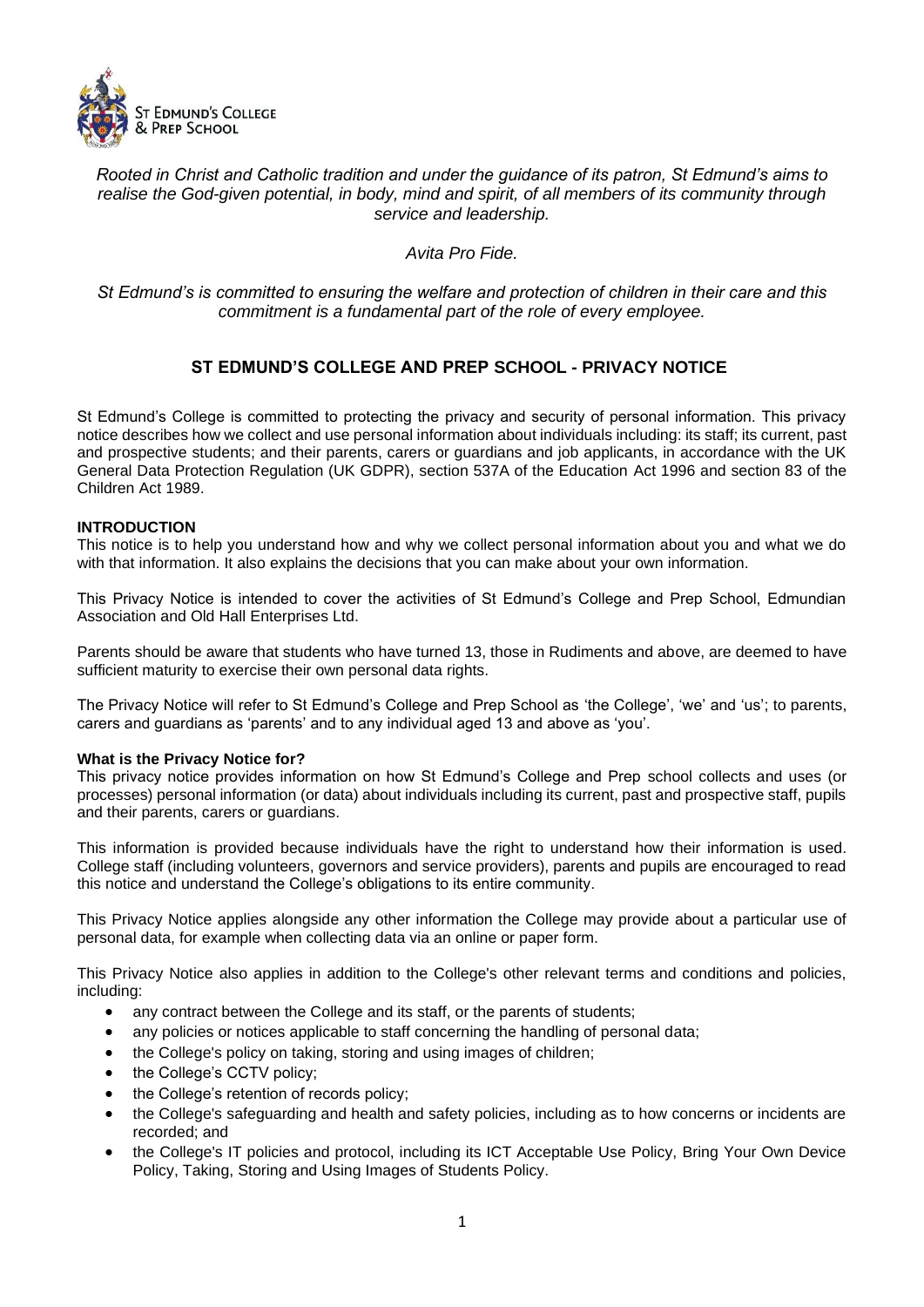### **Responsibility for Data Protection**

The Data Protection Officer or Deputies will deal with any request about the College's use of your personal information and work to ensure your personal information is used in accordance with this Privacy Notice and Data Protection Law.

### **What is personal information?**

Personal information is information the College holds that identifies a person as an individual. This can include information such as date of birth, address, religion, ethnic group, medical details and behaviour records. Photos and video recordings are also personal information.

### **Why the College needs to process personal information and who it shares it with.**

In order to carry out its ordinary duties to staff, pupils and parents, the College uses personal information as part of its daily operation to fulfil its legal rights, duties and obligations including those under contract with its staff or parents of its pupils.

Personal information may also be used to fulfil the College's legitimate interests, or the legitimate interests of a third party unless there is a good reason not to, for example, to protect an individual person.

Our primary reason for using your personal information is to provide educational services including musical education, physical training or spiritual development, career services, and extra-curricular activities to your child and to monitor pupils' progress, development and educational needs.

Listed below are other examples of the different ways in which the College may share and use personal information under the data protection categories of legitimate interest and legal obligations:

- 1. To safeguard pupil welfare and provide appropriate pastoral care.
- 2. To fulfil our contractual and legal obligations.
- 3. To provide statutory data collection information to the local authority, local government or regulatory bodies.
- 4. To maintain admissions and attendance registers.
- 5. For the purposes of planning, forecasting, research and statistical analysis including that imposed or provided for by law (such as tax, diversity or gender pay gap analysis) to assist with the efficient operation of the College and to assess the quality of the services we provide.
- 6. The College may need to share personal information with our insurers, lawyers, accountants or consultants if necessary to complete their work.
- 7. To carry out or assist with any College or external complaints, disciplinary or investigation issues.
- 8. To enable appropriate authorities to monitor the College's performance and to intervene or assist with incidents as appropriate such as where we may have concerns about a pupil's welfare.
- 9. For security purposes, including CCTV.
- 10. For the purposes of pupil selection and to confirm the identity of prospective pupils and their parents. If a pupil is from another country, the College has to make sure they have the right to study in the UK. The College might have to provide their information to UK Visas and Immigration.
- 11. For the purposes of recruitment and selection decisions on prospective employees. This includes vetting and screening of applicants in accordance with regulatory and legislative requirements.
- 12. To monitor compliance with equal opportunities legislation.
- 13. To meet health and safety obligations.
- 14. The College may process financial information about parents in relation to paying fees , including relating to outstanding fees or payment history, to/from any educational institution that the student attended or where it is proposed they attend.
- 15. To provide and receive information and references about past, current and prospective pupils and staff with other Colleges or employers where the pupil or staff previously attended, or where they may go.
- 16. To maintain relationships with alumni and the College community including direct marketing or fundraising activity;
- 17. For the purposes of donor due diligence, and to confirm the identity of prospective donors and their background;
- 18. To enable pupils to take part in national or other assessments and exams and to publish the results of public examinations or other achievements of pupils or staff on the College website.
- 19. To test and assess pupil progress and predict examination grades.
- 20. To monitor the use of the College's IT and communications systems in accordance with the College's Rules and Protocol for the use of the College Network and the Internet
- 21. To make use of photographic images of pupils and staff in College publications, on the College website, social media sites and use on internal displays in accordance with the College's policy on taking, storing and using images of children;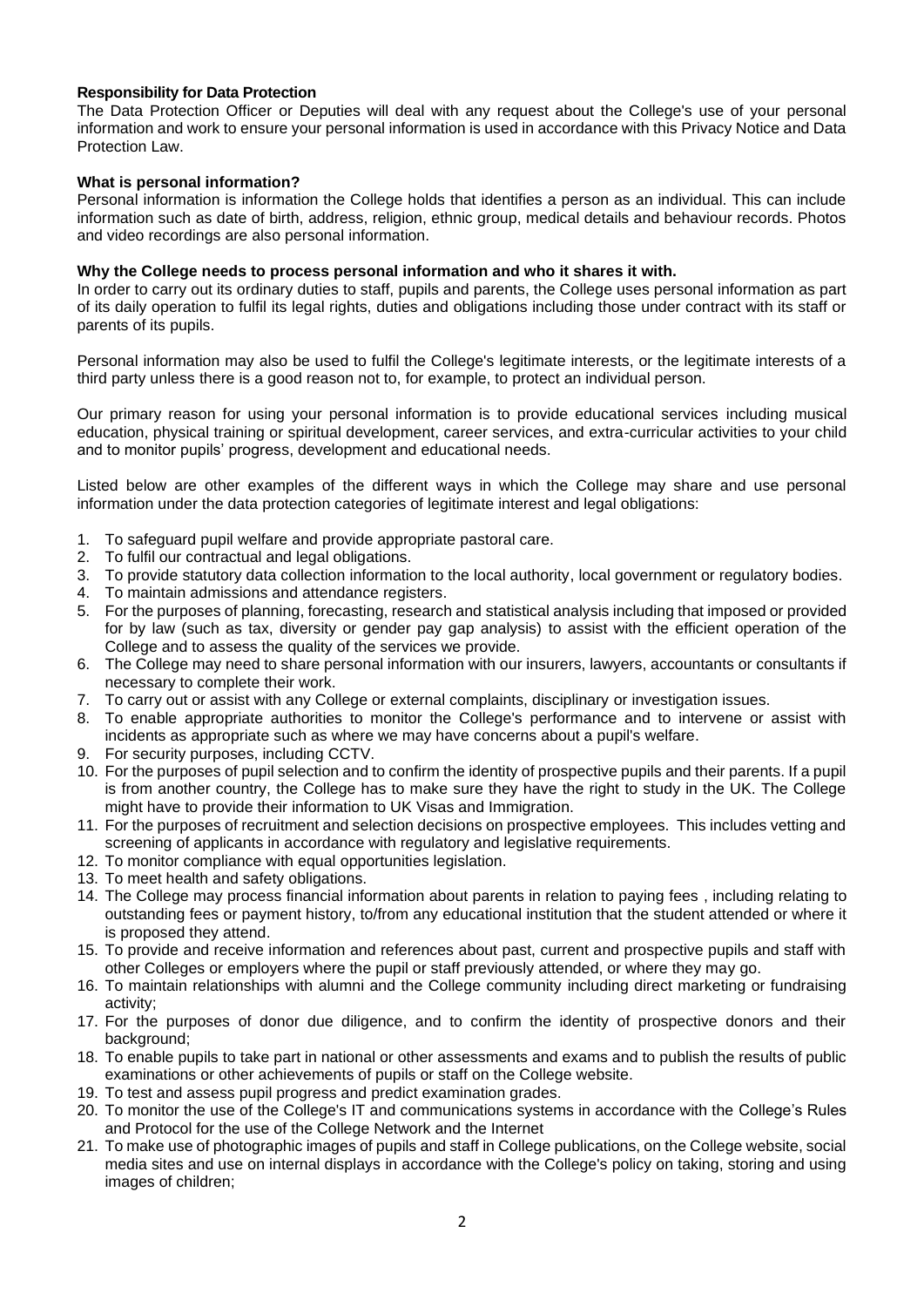22. The College may use photographs or videos for teaching and production purposes, such as recording a drama lesson, exam practical evidence or College productions.

## **Sharing Data**

The College may share relevant personal information with third parties where it is necessary. Information will be provided securely and where possible anonymised. The recipient of the information will be bound by confidentiality obligations and we require them to respect the security of your data and to treat it in accordance with the law. We share information with:

- The College's catering contractor
- External trip and activities companies including trips abroad
- Transport and coach companies
- External clubs and activities companies
- The College Insurers
- Law enforcement officials such as the Police and HMRC
- The local authority including welfare services and the Local Authority Designated Officer (LADO)
- The Department for Education (DfE) on a statutory basis
- The NHS
- Prospective employers
- Occupational health (staff only)

The College uses third party 'cloud' services and websites to store personal information offsite for purposes such as:

- Testing and diagnosing pupils for special educational needs.
- National standardised testing for current and prospective students.
- Management of the co-curricular activities programme.
- Parent and staff online payment systems, information portals, messaging and emailing services, parents evening, club and ticket booking systems.
- Showing pupil progress and achievements, such as pupil portfolios.
- Teaching and learning websites and platforms that provide digital learning spaces for pupils and staff.
- Publishing sports fixture information and team sheets.
- Sending marketing emails to promote events such as open mornings.
- Making student work available to external examiners.
- Alumni database and communication.

The College will use the contact details of parents, alumni and other members of the College community to keep them updated about the activities of the College, including by sending updates and newsletters by email and by post. Unless the relevant individual objects, the College may also:

• Share personal data about current and past parents and/or alumni, as appropriate, with organisations set up to help establish and maintain relationships with the College community;

• Contact current and past parents and/or alumni by post and email in order to promote and raise funds for the College; and

• Collect information from publicly available sources about current and past parents' and former pupils' occupation and activities, in order to maximise the College's fundraising potential.

## **Special category personal information**

The College may need to use special category personal information such as racial or ethnic origin, health information and criminal records information (such as when carrying out DBS checks) in accordance with rights or duties imposed on it by law, including as regards safeguarding and employment, or from time to time by explicit consent where required.. These reasons may include:

- To safeguard pupil or staff, including volunteer welfare and provide appropriate pastoral or medical care and to take appropriate action in the event of an emergency, incident or accident. This could include disclosing details of an individual's medical condition where it is in the individual's interests to do so; for example for medical advice, social services, insurance purposes or to organisers of College trips and those who staff them.
- To provide educational support for any special educational needs or disability of a pupil.
	- In connection with employment of its staff, for example to run DBS checks and manage pension plans.
- As part of any College or external complaints, disciplinary or investigation process that involves this data; for example if there are SEND, health or safeguarding elements
- For legal and regulatory purposes (for example child protection and health and safety etc) and to comply with its legal obligations and duties of care.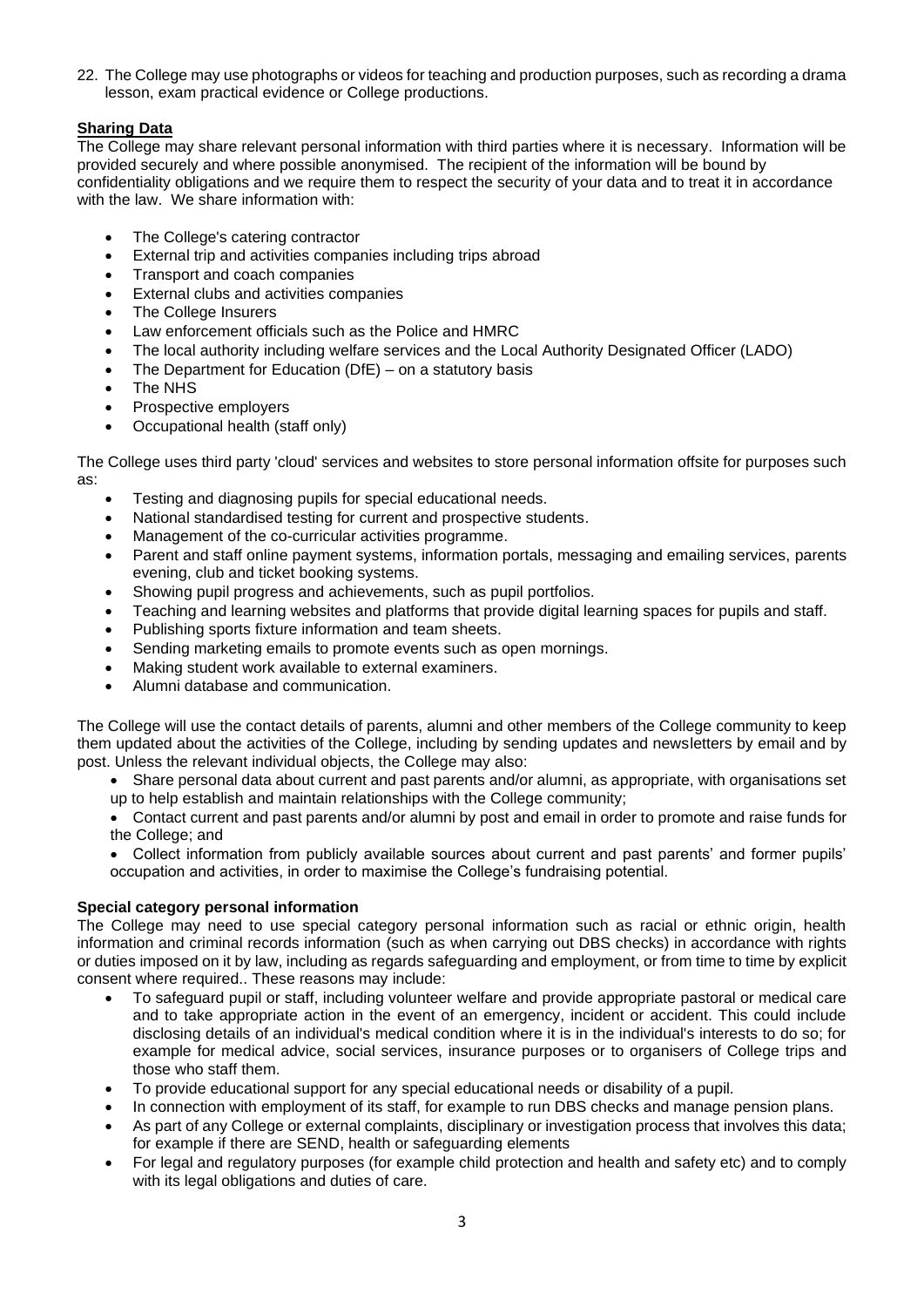## **Types of personal information processed by the College**

Data Protection regulations identify personal data as any information that identifies you as an individual. We collect this information throughout your association with the College, and sometimes beyond (for example, if you are a member of the Edmundian Association). This will include by way of example:

- Names, addresses, date of birth, gender and contact information including telephone numbers, email addresses, social media handles, IP addresses, usernames and other contact details.
- Passport details for identification and College trips abroad and Tiers 2 and 4 visa processing.
- Car details for those who use our car parking facilities.
- Bank and National Insurance details and other financial information e.g. about parents (or others) who pay fees to the College, and any anti money laundering information we are required to collect by law;.
- Past, present and prospective pupil academic, pastoral, disciplinary, admissions and attendance records, special needs information, examination papers and marks.
- Past, present and prospective parents' employment information.
- Where appropriate, information about individuals' health (special category data) and welfare and contact details for their next of kin.
- Special categories of personal data including ethnicity and religion.
- References given or received by the College about pupils or staff and information provided by previous educational establishments, other professionals or employers.
- Images of pupils and staff (and occasionally other individuals) taking part in College activities and images captured by the College's CCTV system.
- Recordings of pupils, staff and parents using the College's video conferencing platforms.
- Correspondence with and concerning staff, pupils and parents past and present.
- Information relating to past, present and prospective College personnel.
- Staff employment contract information such as start dates, hours worked, post, roles, education and training.
- Information collected during the staff recruitment process that we retain during your employment including references, criminal records information processed by law to enable you to work with children, proof of right to work in the UK, application form, CV, qualifications.
- Staff sickness and absence records as well as time and attendance records.
- Staff salary and benefits including payment details, payroll records, tax status information, national insurance number, pension and benefits information.
- Staff appraisals, performance review, disciplinary and capability issues.
- •

## For alumni:

- your communication preferences;
- family and details of any partner/spouse;
- professional activities, employment, including work contact details;
- information you have publically shared on social media platforms:
- donation history, such as amount, purpose, date, method of payment;
- tax status and Gift Aid declarations;
- events attended and tickets purchased; and
- alumni website activity and any interactions with emails we send.

## **How the College collects personal information**

Generally, the College receives personal information from the individual directly (including, in the case of pupils, from their parents). This may be via forms such as application, admission and data collection forms or in the ordinary course of interaction or communication (such as email or written assessments). However, in some cases, personal information may be supplied by third parties (for example, another school or other professionals or authorities) or collected from publicly available resources. This may include:

- personal data from your child's previous or new school(s), medical practitioners, photographers, local authorities, education authorities, business partners, payment and delivery services, debt collectors, lawyers and credit reference agencies.
- Personal data related to the process of bursary and scholarship decision that will deal with both personal data about your child and your finances.
- References given or received by the College about students, and information provided by previous educational establishments and/or other professionals or organisations working with students.
- Images of students (and occasionally other individuals) engaging in College activities. We may also use CCTV footage to ensure the College is safe.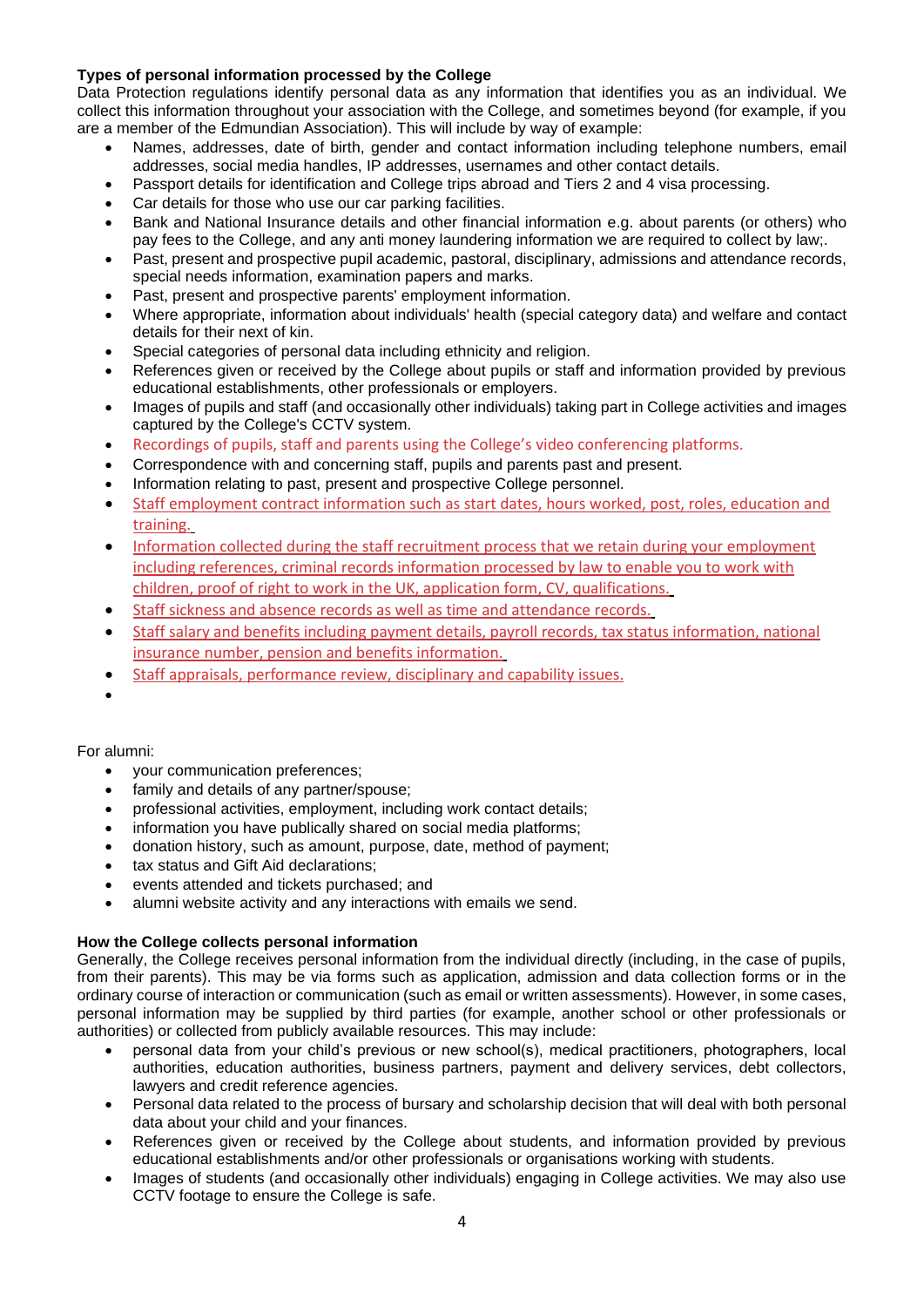• We may receive information about you if you use any of the websites we operate or the services we provide.

In addition, information pertaining to alumni is gathered via the leavers form, online registration, at events, when making donations, update forms, verbally, from contact within the community, social media and networking websites.

### **Who has access to personal information**

The College may need to share personal information relating to its community with third parties such as professional advisers or relevant authorities such as The Department for Education, the Police, the local authority and the Independent Schools Inspectorate.

For the most part, personal information collected by the College will remain within the College and will be processed by appropriate individuals. Particularly strict rules of access apply to: Pastoral and safeguarding information, Medical records, CCTV.

Medical data. The College needs to process such information to comply with statutory duties and to keep students and others safe, but the College will ensure only authorised staff can access information on a need-to-know basis. This may include wider dissemination if needed for College trips or for catering purposes. Express consent will be sought where appropriate.

However, a certain amount of medical, pastoral and special educational needs and disability information will need to be provided to staff so the necessary care and education that the pupil requires can be safely provided.

Staff, pupil and parents are reminded that the College is obliged by law and statutory guidance (including Keeping Children Safe in Education) to record or report incidents and concerns that arise or are reported to it, in some cases regardless of whether they are proven, if they meet a certain level of seriousness. This is likely to include file notes on personnel or safeguarding files, [low-level concerns records kept about adults], and in some cases referrals to relevant authorities such as the LADO or police.

KCSIE also requires that, whenever a child leaves the College to join another College or college, his or her child protection file is promptly provided to the new organisation. The College will retain a copy in accordance with its retention policy for material related to safeguarding matters.

For further information about this, please view the College's Safeguarding Policy.

For the purposes of maintaining a safe and secure environment, the College reserves the right to monitor all network traffic including internet use and email through its filtering systems.

Finally, some of the College's use of data is carried out on its behalf by third parties such as IT systems, web developers, cloud storage and social media providers.

## **Sending information to other countries**

The College may send information to other countries where the College communicates with families, agents and guardians and the child when overseas (for example during the summer holidays if families live in a different country).

The European Commission has produced a list of countries which have adequate data protection rules. If the country that we are sending your information to is not on the list or is not a country within the European Economic Area (EEA), then it might not have the same level of protection for personal information as the UK.

### **How long we keep personal information**

We will keep your information for as long as we need to in order to educate and look after your child. The College will retain personal information securely and only in line with how long it is necessary to keep for a legitimate and lawful reason. For more information please refer to our Data Retention Policy. CCTV footage will be held and managed in accordance with our Security Policy.

## **Keeping in touch and supporting the College**

The College and/or any relevant other organisation, e.g.Old Edmundian Association will use the contact details of parents, alumni and other members of the College community to keep them updated about College activities or alumni and parent events of interest, including sending updates and newsletters, by email and by post. The College may also:

• Share personal data about parents and/or alumni, as appropriate, with organisations set up to help establish and maintain relationships with the College community, such as the Old Edmundian Association;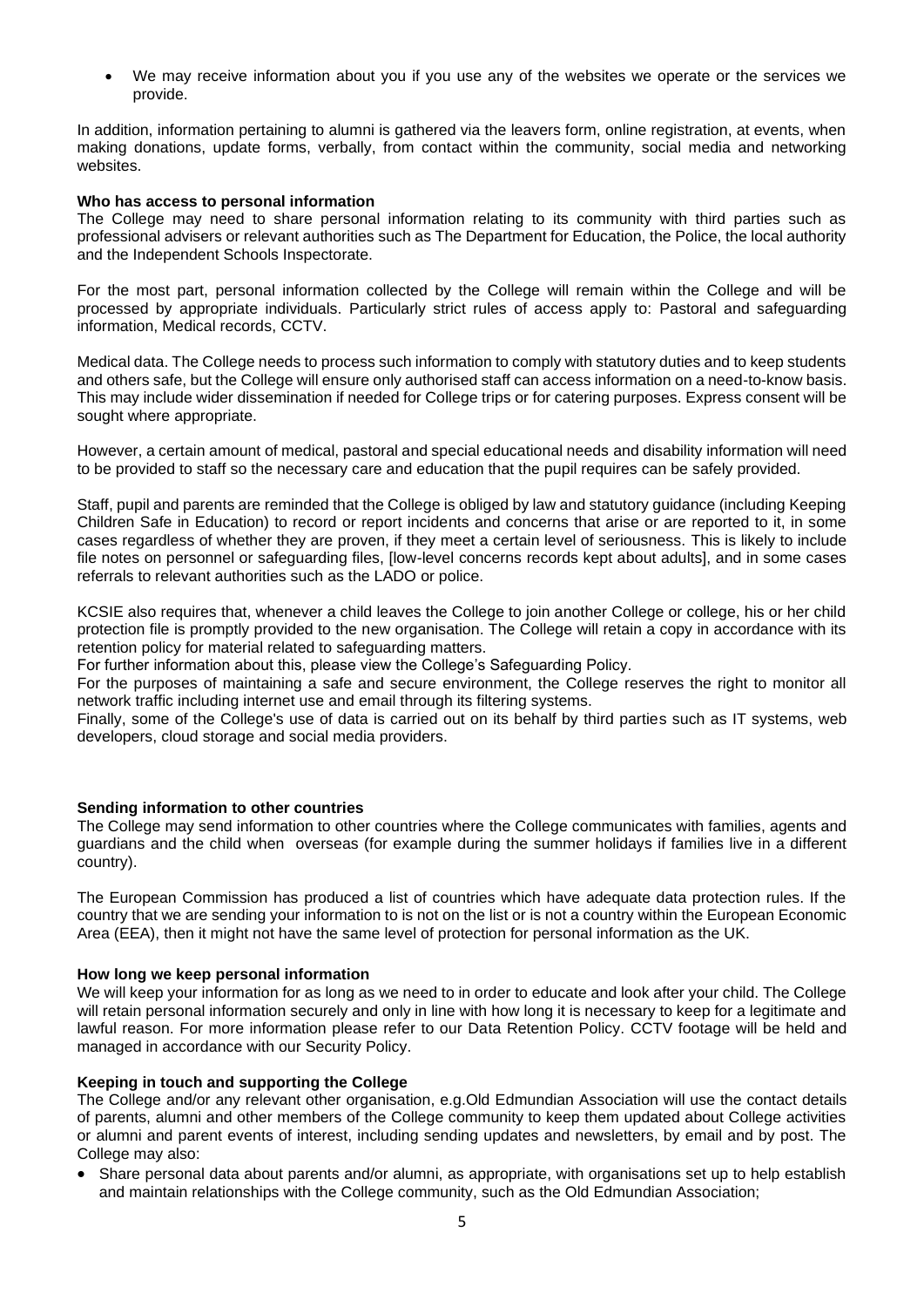• Contact parents and/or alumni by post and email in order to promote and raise funds for the College and other worthy causes.

Should you wish to limit or object to any such use, or would like further information about them, please contact the Bursar in writing. You always have the right to withdraw consent, where given, or otherwise object to direct marketing or fundraising however, the College may need to retain some details to ensure that no more communications are sent to that particular address, email or telephone number.

#### **Understanding your rights**

Individuals have various rights under Data Protection Law to access and understand personal information about them held by the College and in some cases ask for it to be erased, amended, transferred or for the College to stop processing it subject to certain exemptions and limitations.

Any individual wishing to access, amend or correct their personal information or wishing it to be transferred to another person or organisation in an easily accessible format, should put their request in writing to the Data Protection Officer contactable via dataservices@judicium.com or 72 Cannon Street, London EC4N 6AE or call 020 3326 9174.

The College will endeavour to respond to any such requests as soon as possible and within 28 working days for a subject access request. If the request is overly excessive or similar to previous requests, the College may ask you to reconsider or may charge a proportionate fee.

### **Requests that cannot be fulfilled**

You should be aware that GDPR rights (including the right of access) are limited to your own personal data, and certain data is exempt. This will include information which identifies other individuals (and parents need to be aware this may include their own children, in certain limited situations – [please see further below]), or information which is subject to legal privilege (for example legal advice given to or sought by the College, or documents prepared in connection with a legal action).

The College is also not required to disclose any student examination scripts (or other information consisting solely of student test answers); provide examination or other test marks ahead of their ordinary publication date; nor share any confidential reference held by the College that was (or will be) given for the purposes of the education, training, appointment or employment of any individual.

You may have heard of the 'right to be forgotten'. However, the College will sometimes have very strong reasons to refuse specific requests to amend, delete or stop using your personal information: for example, a legal requirement/interest identified in this Privacy Notice.

Subject access requests made directly by a pupil will be considered on a case by case basis depending on their age and maturity.

#### **Pupil requests**

Pupils can make subject access requests for their own personal data provided that, in the reasonable opinion of the College, they have sufficient maturity to understand the request they are making. A pupil of any age may ask a parent or other representative to make a subject access request on their behalf.

A person with parental responsibility will generally be entitled to make a subject access request on behalf of younger pupils. The law still considers the information in question to be the child's. For older pupils, the parent making the request may need to show evidence of their child's authority for the specific request.

Pupils aged 13 and above are generally assumed to have this level of maturity, although this will depend on both the child and the personal data requested, including any relevant circumstances at home. Younger pupils may however be sufficiently mature to have a say in this decision depending on the child and the circumstances.

#### **Parental requests, etc.**

It should be clearly understood that the rules on subject access are not the sole basis on which information requests are handled. Parents may not have a statutory right to information but they and others will often have a legitimate interest or expectation of receiving certain information about pupils without their consent. The College may consider there are lawful grounds for sharing with or without reference to that pupil.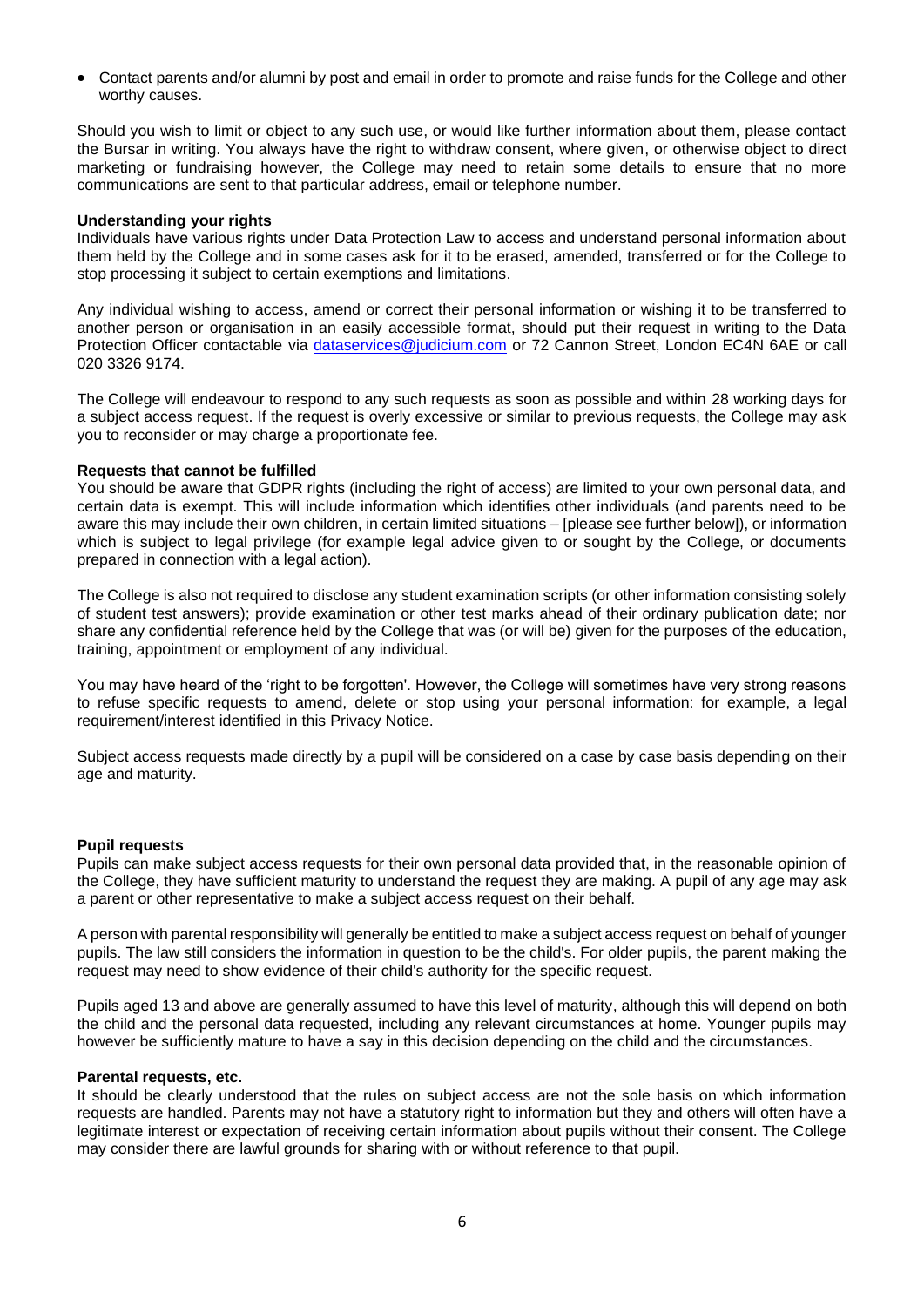Parents will, in general, receive educational and pastoral updates about their children. Where parents are separated, the College will in most cases aim to provide the same information to each person with parental responsibility but may need to factor in all the circumstances including the express wishes of the child, and relevant court orders or pastoral matters relating to the child.

All information from, on behalf of, or concerning pupils – whether made under subject access or simply as an incidental request – will therefore be considered on a case by case basis.

### **Consent**

Where the College is relying on consent as a means to process personal information, any individual may withdraw this consent at any time. Please be aware however, the College may have another lawful basis to process the personal information in question even without the individual's consent.

That reason will usually have been asserted under this Privacy Notice or may otherwise exist under some form of contract or agreement with the individual (e.g. an employment or parent contract, a purchase of goods, services or membership of an organisation such as an alumni request).

### **Whose rights**

The rights under Data Protection Law belong to the individual to whom the data relates. However, the College will often rely on parental authority or notice for the necessary ways it processes personal data relating to pupils - for example, under the parent contract or via a form. Parents and pupils should be aware that this is not necessarily the same as the College relying on strict consent.

Where consent is required, it may in some cases be necessary or appropriate - given the nature of the use and the pupil's age and understanding - to seek the pupil's consent either alongside or in place of parental consent. Parents should be aware that in such situations they may not be consulted, depending on the interests of the child, the parents' rights at law or under their contract and all the circumstances.

In general, the College will assume that pupils' consent is not required for ordinary disclosure of their personal data to their parents, e.g. for the purposes of keeping parents informed about the pupil's activities, progress and behaviour and in the interests of the pupil's welfare. That is unless, in the College's opinion, there is a good reason not to.

However, where a pupil seeks to raise concerns confidentially with a member of staff and expressly withholds their agreement to their personal information being disclosed to their parents, the College may be under an obligation to maintain confidentiality unless, in the College's opinion, there is a good reason to do otherwise; for example where the College believes disclosure will be in the best interests of the pupil or other pupils or if required by law.

Staff and pupils are required to respect the personal data and privacy of others and to comply with the College's Rules and Protocol for the use of the College Network and the Internet and the College rules.

### **Data accuracy and security**

The College will endeavour to ensure that all personal information held is as up to date and as accurate as possible. Individuals should notify the Bursar at their earliest opportunity of any changes to their information. Responsibility for changes in information relating to a pupil rests with the parent.

An individual has the right to request inaccurate or out-of-date information about them be deleted or corrected, subject to certain exemptions and limitations under Data Protection Law.

The College will take appropriate technical and organisational steps to ensure the security of personal information about individuals including policies around use of technology and devices, and access to College systems. All College staff and Governors will be made aware of this notice and their duties under Data Protection Law and receive relevant training.

### **This notice**

The College will update this Privacy Notice from time to time. Any substantial changes that affect your rights will be provided to you directly as far as is reasonably practicable.

### **Concerns and Complaints**

If an individual believes the College has not complied with this notice or not acted in accordance with Data Protection Laws, they should utilise the College complaints procedure and should also notify the the DPO contactable via dataservices@judicium.com or 72 Cannon Street, London EC4N 6AE or call 020 3326 9174.